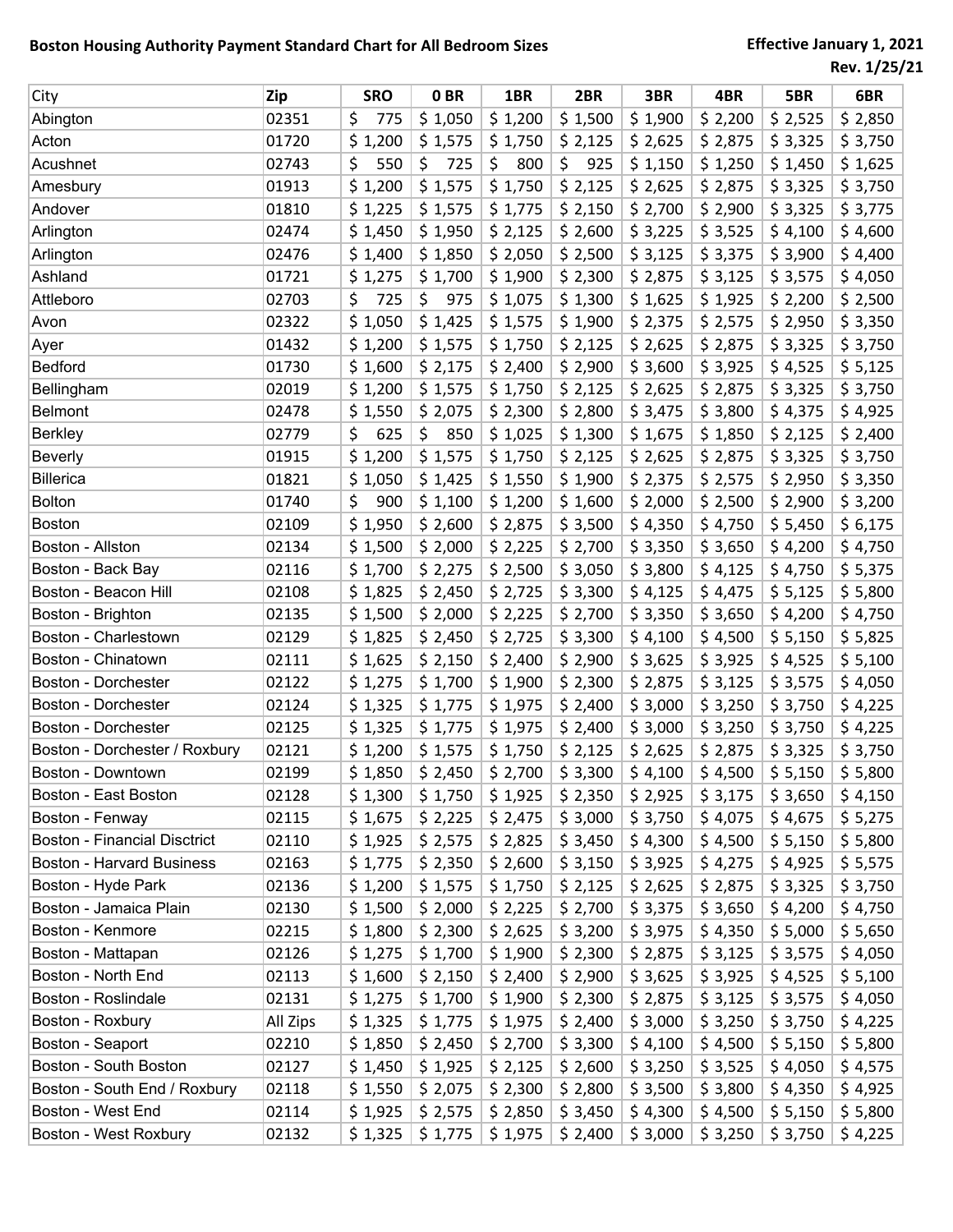| Boxborough           | 01719    | \$1,200     | \$1,575   | \$1,750   | \$2,125 | \$2,625 | \$2,875 | \$3,325 | \$3,750 |
|----------------------|----------|-------------|-----------|-----------|---------|---------|---------|---------|---------|
| <b>Boxford</b>       | 01921    | \$1,100     | \$1,500   | \$1,650   | \$2,000 | \$2,500 | \$2,700 | \$3,100 | \$3,500 |
| <b>Braintree</b>     | 02184    | \$1,325     | \$1,800   | \$1,975   | \$2,400 | \$3,000 | \$3,250 | \$3,750 | \$4,225 |
| Bridgewater          | 02324    | \$<br>825   | \$1,125   | \$1,300   | \$1,700 | \$2,125 | \$2,500 | \$2,875 | \$3,250 |
| <b>Brockton</b>      | 02301    | \$<br>825   | \$1,125   | \$1,225   | \$1,600 | \$2,000 | \$2,350 | \$2,700 | \$3,050 |
| <b>Brockton</b>      | 02302    | \$<br>825   | \$1,050   | \$1,225   | \$1,600 | \$2,025 | \$2,366 | \$2,700 | \$3,075 |
| <b>Brookline</b>     | 02445    | \$1,750     | \$2,350   | \$2,600   | \$3,150 | \$3,925 | \$4,275 | \$4,900 | \$5,550 |
| <b>Brookline</b>     | 02446    | \$1,850     | \$2,450   | \$2,700   | \$3,300 | \$4,100 | \$4,475 | \$5,150 | \$5,800 |
| Burlington           | 01803    | \$1,475     | \$1,975   | \$2,175   | \$2,650 | \$3,300 | \$3,600 | \$4,125 | \$4,675 |
| <b>Buzzards Bay</b>  | 02532    | \$1,275     | \$1,575   | \$1,775   | \$2,275 | \$2,725 | \$2,925 | \$3,550 | \$3,800 |
| Cambridge            | 02138    | \$1,725     | \$2,275   | \$2,525   | \$3,050 | \$3,820 | \$4,125 | \$4,750 | \$5,375 |
| Cambridge            | 02139    | \$1,675     | \$2,225   | \$2,475   | \$3,000 | \$3,725 | \$4,075 | \$4,675 | \$5,300 |
| Cambridge            | 02140    | \$1,550     | \$2,075   | \$2,300   | \$2,800 | \$3,500 | \$3,800 | \$4,350 | \$4,925 |
| Cambridge            | 02141    | \$1,550     | \$2,100   | \$2,300   | \$2,800 | \$3,500 | \$3,800 | \$4,350 | \$4,925 |
| Cambridge            | 02142    | \$1,850     | \$2,450   | \$2,700   | \$3,300 | \$4,120 | \$4,500 | \$5,150 | \$5,800 |
| Canton               | 02021    | \$1,300     | \$1,750   | \$1,925   | \$2,350 | \$2,925 | \$3,175 | \$3,650 | \$4,150 |
| Carlisle             | 01741    | \$1,325     | \$1,775   | \$1,975   | \$2,400 | \$3,000 | \$3,250 | \$3,750 | \$4,225 |
| Carver               | 02330    | \$1,250     | \$1,675   | \$1,850   | \$2,250 | \$2,800 | \$3,050 | \$3,500 | \$3,975 |
| Chelmsford           | 01824    | \$1,050     | \$1,425   | \$1,575   | \$1,900 | \$2,375 | \$2,550 | \$2,950 | \$3,325 |
| Chelsea              | 02150    | \$1,325     | \$1,775   | \$1,975   | \$2,400 | \$3,000 | \$3,250 | \$3,750 | \$4,225 |
| <b>Chestnut Hill</b> | 02467    | \$1,750     | \$2,350   | \$2,575   | \$3,150 | \$3,925 | \$4,275 | \$4,900 | \$5,550 |
| Cohasset             | 02025    | \$1,350     | \$1,800   | \$1,975   | \$2,400 | \$3,000 | \$3,250 | \$3,750 | \$4,225 |
| Concord              | 01742    | \$1,525     | \$2,050   | \$2,250   | \$2,750 | \$3,425 | \$3,725 | \$4,275 | \$4,850 |
| Danvers              | 01923    | \$1,250     | \$1,675   | \$1,850   | \$2,250 | \$2,800 | \$3,050 | \$3,500 | \$3,975 |
| Dartmouth            | 02745    | \$<br>600   | \$<br>800 | \$<br>825 | \$1,000 | \$1,250 | \$1,350 | \$1,550 | \$1,750 |
| Dartmouth            | 02747    | \$<br>600   | \$<br>800 | \$<br>875 | \$1,000 | \$1,250 | \$1,350 | \$1,550 | \$1,750 |
| Dartmouth            | 02748    | \$<br>600   | \$<br>800 | \$<br>825 | \$1,000 | \$1,250 | \$1,350 | \$1,550 | \$1,750 |
| Dedham               | 02026    | \$<br>1,325 | \$1,775   | \$1,975   | \$2,400 | \$3,000 | \$3,250 | \$3,750 | \$4,225 |
| Dighton              | 02715    | \$<br>600   | \$<br>800 | \$<br>900 | \$1,200 | \$1,550 | \$1,700 | \$1,950 | \$2,225 |
| Dover                | 02030    | \$<br>1,850 | \$2,450   | \$2,700   | \$3,300 | \$4,100 | \$4,500 | \$5,150 | \$5,800 |
| Dracut               | 01826    | ς<br>825    | \$1,100   | \$1,250   | \$1,600 | \$2,000 | \$2,200 | \$2,500 | \$2,825 |
| Duxbury              | 02332    | \$1,625     | \$2,175   | \$2,375   | \$2,900 | \$3,600 | \$3,925 | \$4,525 | \$5,125 |
| East Bridgewater     | 02333    | \$<br>825   | \$1,125   | \$1,250   | \$1,650 | \$2,075 | \$2,425 | \$2,775 | \$3,150 |
| East Walpole         | 02032    | \$1,225     | \$1,625   | \$1,800   | \$2,200 | \$2,750 | \$2,975 | \$3,425 | \$3,875 |
| East Wareham         | 02538    | \$1,250     | \$1,675   | \$1,850   | \$2,250 | \$2,800 | \$3,050 | \$3,500 | \$3,975 |
| East Weymouth        | 02189    | \$1,200     | \$1,575   | \$1,750   | \$2,125 | \$2,625 | \$2,875 | \$3,325 | \$3,750 |
| Easton               | 02334    | \$<br>825   | \$1,125   | \$1,150   | \$1,500 | \$1,925 | \$2,250 | \$2,600 | \$2,925 |
| Easton               | 02356    | \$1,100     | \$1,425   | \$1,550   | \$1,900 | \$2,375 | \$2,575 | \$2,950 | \$3,350 |
| Essex                | 01929    | \$1,250     | \$1,675   | \$1,850   | \$2,250 | \$2,800 | \$3,050 | \$3,500 | \$3,975 |
| Everett              | 02149    | \$1,250     | \$1,675   | \$1,850   | \$2,250 | \$2,800 | \$3,050 | \$3,500 | \$3,975 |
| Fairhaven            | 02719    | \$<br>675   | \$<br>875 | \$<br>925 | \$1,150 | \$1,425 | \$1,550 | \$1,800 | \$2,025 |
| <b>Fall River</b>    | All Zips | \$<br>625   | \$<br>850 | \$<br>950 | \$1,150 | \$1,425 | \$1,700 | \$1,950 | \$2,225 |
| Foxboro              | 02035    | \$1,250     | \$1,675   | \$1,850   | \$2,250 | \$2,800 | \$3,050 | \$3,500 | \$3,975 |
| Framingham           | 01701    | \$1,200     | \$1,575   | \$1,750   | \$2,125 | \$2,625 | \$2,875 | \$3,325 | \$3,750 |
| Framingham           | 01702    | \$1,250     | \$1,675   | \$1,850   | \$2,250 | \$2,800 | \$3,050 | \$3,500 | \$3,975 |
| Franklin             | 02038    | \$1,200     | \$1,575   | \$1,750   | \$2,125 | \$2,625 | \$2,875 | \$3,325 | \$3,750 |
| Freetown             | 02779    | \$<br>700   | \$<br>925 | \$1,025   | \$1,300 | \$1,675 | \$1,850 | \$2,125 | \$2,400 |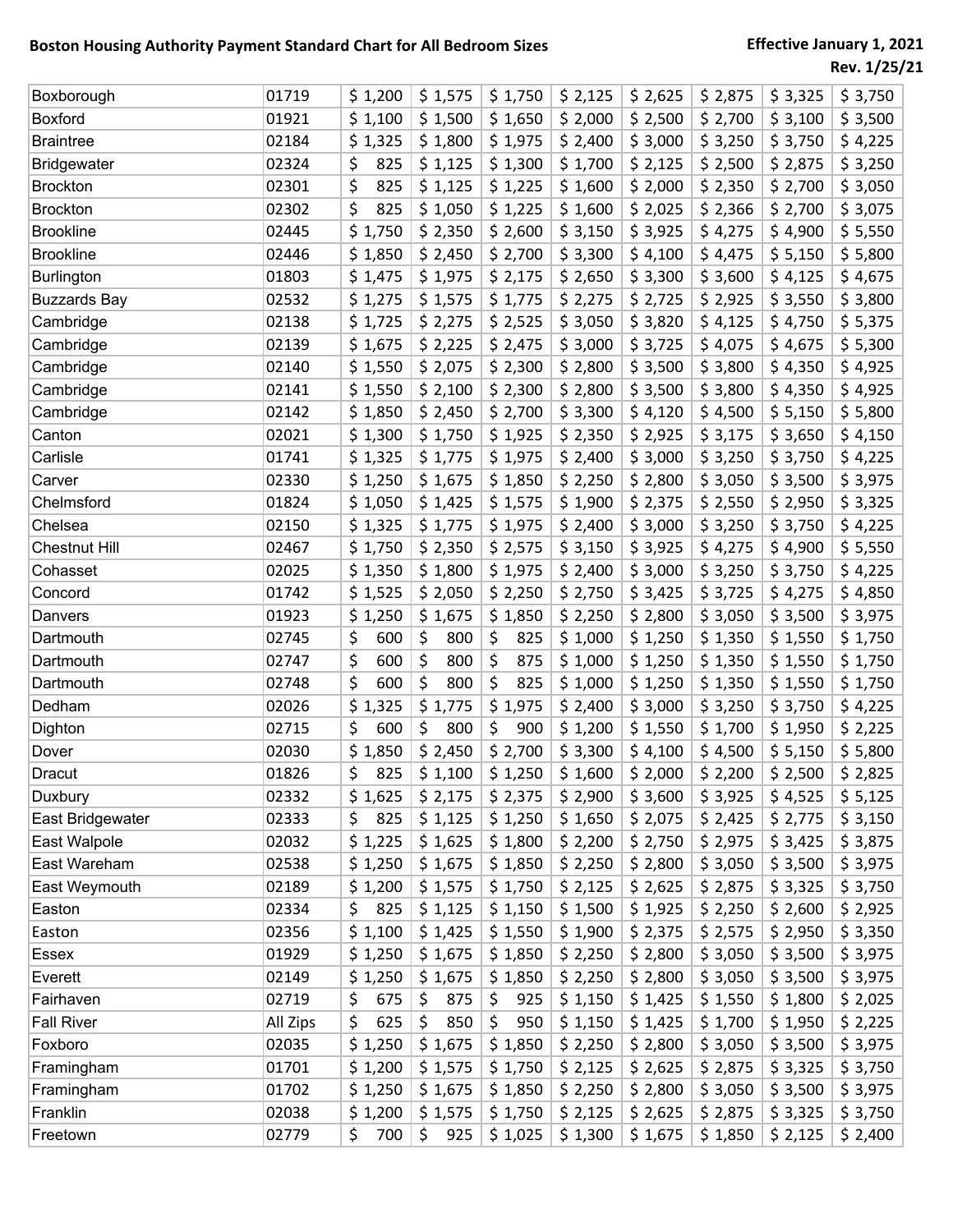| Georgetown    | 01833    | \$1,150   | \$1,575   | \$1,725 | \$2,100 | \$2,625 | \$2,825 | \$3,250 | \$3,675 |
|---------------|----------|-----------|-----------|---------|---------|---------|---------|---------|---------|
| Gloucester    | 01930    | \$1,200   | \$1,575   | \$1,750 | \$2,125 | \$2,625 | \$2,875 | \$3,325 | \$3,750 |
| Groveland     | 01834    | \$<br>750 | \$1,000   | \$1,175 | \$1,500 | \$1,875 | \$2,025 | \$2,325 | \$2,650 |
| Halifax       | 02338    | \$1,200   | \$1,600   | \$1,750 | \$2,250 | \$2,825 | \$3,300 | \$3,800 | \$4,300 |
| Hanover       | 02339    | \$1,200   | \$1,575   | \$1,750 | \$2,125 | \$2,625 | \$2,875 | \$3,325 | \$3,750 |
| Hanson        | 02341    | \$<br>825 | \$1,075   | \$1,225 | \$1,600 | \$2,000 | \$2,350 | \$2,700 | \$3,050 |
| Harvard       | 01451    | \$1,200   | \$1,425   | \$1,550 | \$1,900 | \$2,375 | \$2,700 | \$3,100 | \$3,500 |
| Haverhill     | All Zips | \$<br>725 | \$<br>975 | \$1,125 | \$1,450 | \$1,800 | \$1,975 | \$2,250 | \$2,550 |
| Hingham       | 02043    | \$1,475   | \$1,975   | \$2,175 | \$2,650 | \$3,300 | \$3,600 | \$4,125 | \$4,675 |
| Holbrook      | 02343    | \$1,200   | \$1,575   | \$1,750 | \$2,125 | \$2,625 | \$2,875 | \$3,325 | \$3,750 |
| Holliston     | 01746    | \$1,200   | \$1,575   | \$1,750 | \$2,125 | \$2,625 | \$2,875 | \$3,325 | \$3,750 |
| Hopkinton     | 01748    | \$1,300   | \$1,750   | \$1,925 | \$2,350 | \$2,925 | \$3,175 | \$3,650 | \$4,150 |
| Hudson        | 01749    | \$1,250   | \$1,675   | \$1,850 | \$2,250 | \$2,800 | \$3,050 | \$3,500 | \$3,975 |
| Hull          | 02045    | \$1,250   | \$1,675   | \$1,850 | \$2,250 | \$2,800 | \$3,050 | \$3,500 | \$3,975 |
| Ipswich       | 01938    | \$1,200   | \$1,575   | \$1,750 | \$2,125 | \$2,625 | \$2,875 | \$3,325 | \$3,750 |
| Kingston      | 02364    | \$1,200   | \$1,600   | \$1,750 | \$2,125 | \$2,625 | \$2,875 | \$3,325 | \$3,750 |
| Lakeville     | 02347    | \$<br>800 | \$1,075   | \$1,175 | \$1,550 | \$1,950 | \$2,275 | \$2,625 | \$2,950 |
| Lawrence      | All Zips | \$<br>700 | \$<br>950 | \$1,100 | \$1,400 | \$1,800 | \$1,900 | \$2,200 | \$2,500 |
| Lexington     | All Zips | \$1,750   | \$2,350   | \$2,600 | \$3,150 | \$3,925 | \$4,275 | \$4,900 | \$5,550 |
| Lincoln       | 01773    | \$1,475   | \$1,975   | \$2,175 | \$2,650 | \$3,300 | \$3,600 | \$4,125 | \$4,675 |
| Littleton     | 01460    | \$1,250   | \$1,675   | \$1,850 | \$2,250 | \$2,800 | \$3,050 | \$3,500 | \$3,975 |
| Lowell        | All Zips | \$<br>775 | \$1,050   | \$1,200 | \$1,500 | \$1,900 | \$2,025 | \$2,325 | \$2,650 |
| Lynn          | All Zips | \$1,200   | \$1,575   | \$1,750 | \$2,125 | \$2,625 | \$2,875 | \$3,325 | \$3,750 |
| Lynnfield     | 01940    | \$1,400   | \$1,850   | \$2,050 | \$2,500 | \$3,125 | \$3,375 | \$3,900 | \$4,400 |
| Malden        | 02148    | \$1,250   | \$1,675   | \$1,850 | \$2,250 | \$2,800 | \$3,050 | \$3,500 | \$3,975 |
| Manchester    | 01944    | \$1,250   | \$1,675   | \$1,850 | \$2,250 | \$2,800 | \$3,050 | \$3,500 | \$3,975 |
| Mansfield     | 02048    | \$1,050   | \$1,425   | \$1,575 | \$1,900 | \$2,375 | \$2,550 | \$2,950 | \$3,325 |
| Marblehead    | 01945    | \$1,200   | \$1,600   | \$1,750 | \$2,125 | \$2,625 | \$2,875 | \$3,325 | \$3,750 |
| Marion        | 02738    | \$<br>825 | \$1,050   | \$1,225 | \$1,600 | \$2,000 | \$2,350 | \$2,700 | \$3,050 |
| Marlborough   | 01752    | \$1,250   | \$1,675   | \$1,850 | \$2,250 | \$2,800 | \$3,050 | \$3,500 | \$3,975 |
| Marshfield    | 02050    | \$1,250   | \$1,675   | \$1,850 | \$2,250 | \$2,800 | \$3,050 | \$3,500 | \$3,975 |
| Mattapoisett  | 02739    | \$<br>825 | \$1,125   | \$1,225 | \$1,600 | \$2,000 | \$2,350 | \$2,700 | \$3,050 |
| Maynard       | 01754    | \$1,200   | \$1,575   | \$1,750 | \$2,125 | \$2,625 | \$2,875 | \$3,325 | \$3,750 |
| Medfield      | 02052    | \$1,200   | \$1,575   | \$1,750 | \$2,125 | \$2,625 | \$2,875 | \$3,325 | \$3,750 |
| Medford       | 02155    | \$1,325   | \$1,775   | \$1,975 | \$2,400 | \$3,000 | \$3,250 | \$3,750 | \$4,225 |
| Medway        | 02053    | \$1,200   | \$1,575   | \$1,750 | \$2,125 | \$2,625 | \$2,875 | \$3,325 | \$3,750 |
| Melrose       | 02176    | \$1,325   | \$1,775   | \$1,975 | \$2,400 | \$3,000 | \$3,250 | \$3,750 | \$4,225 |
| Mendon        | 01756    | \$1,050   | \$1,425   | \$1,550 | \$1,900 | \$2,375 | \$2,575 | \$2,950 | \$3,350 |
| Merrimac      | 01860    | \$<br>750 | 925<br>\$ | \$1,050 | \$1,350 | \$1,675 | \$1,825 | \$2,100 | \$2,375 |
| Methuen       | 01844    | \$<br>700 | \$<br>950 | \$1,100 | \$1,400 | \$1,750 | \$1,900 | \$2,175 | \$2,475 |
| Middleboro    | 02346    | \$<br>825 | \$1,050   | \$1,225 | \$1,600 | \$2,000 | \$2,350 | \$2,700 | \$3,050 |
| Middleton     | 01949    | \$1,700   | \$2,275   | \$2,500 | \$3,050 | \$3,800 | \$4,125 | \$4,750 | \$5,375 |
| Milford       | 01757    | \$<br>700 | \$<br>900 | \$1,000 | \$1,300 | \$1,700 | \$2,000 | \$2,300 | \$2,600 |
| Millis        | 02054    | \$1,250   | \$1,675   | \$1,850 | \$2,250 | \$2,800 | \$3,050 | \$3,500 | \$3,975 |
| Milton        | 02186    | \$1,325   | \$1,775   | \$1,975 | \$2,400 | \$3,000 | \$3,250 | \$3,750 | \$4,225 |
| Nahant        | 01908    | \$1,250   | \$1,675   | \$1,850 | \$2,250 | \$2,800 | \$3,050 | \$3,500 | \$3,975 |
| <b>Natick</b> | 01760    | \$1,250   | \$1,675   | \$1,850 | \$2,250 | \$2,800 | \$3,050 | \$3,500 | \$3,975 |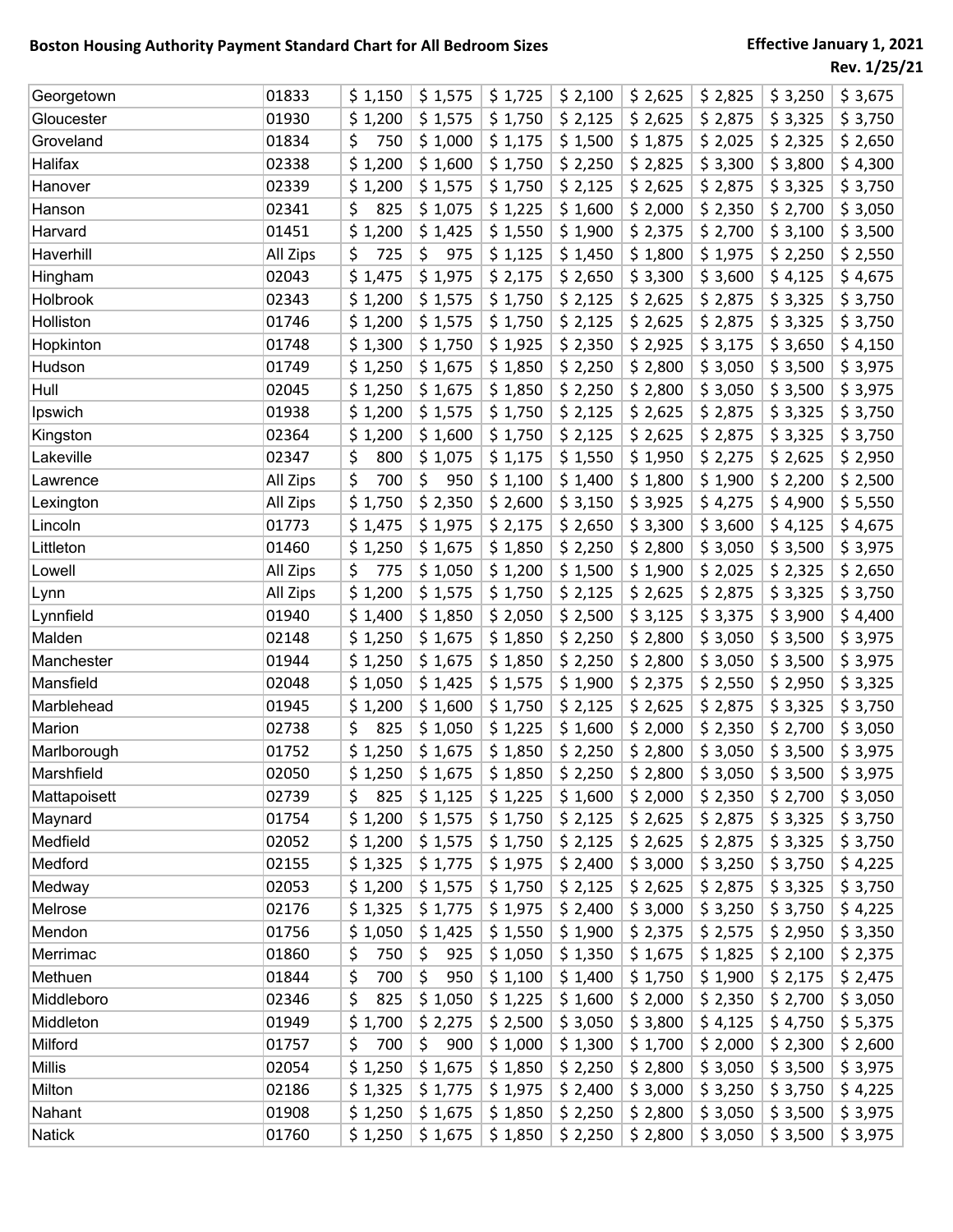| Needham              | 02492    | \$1,400      | \$1,850   | \$2,050   | \$2,500   | \$3,125 | \$3,375 | \$3,900 | \$4,400 |
|----------------------|----------|--------------|-----------|-----------|-----------|---------|---------|---------|---------|
| Needham Hills        | 02494    | \$1,575      | \$2,100   | \$2,300   | \$2,800   | \$3,500 | \$3,800 | \$4,400 | \$4,925 |
| New Bedford          | All Zips | \$<br>550    | \$<br>725 | 775<br>\$ | \$<br>950 | \$1,175 | \$1,300 | \$1,475 | \$1,675 |
| Newbury              | 01951    | \$1,250      | \$1,675   | \$1,850   | \$2,250   | \$2,800 | \$3,050 | \$3,500 | \$3,975 |
| Newburyport          | 01950    | \$1,200      | \$1,575   | \$1,750   | \$2,125   | \$2,625 | \$2,875 | \$3,325 | \$3,750 |
| Newton               | 02458    | \$1,600      | \$2,175   | \$2,375   | \$2,900   | \$3,600 | \$3,925 | \$4,525 | \$5,100 |
| Newton - Auburndale  | 02466    | \$1,600      | \$2,175   | \$2,375   | \$2,900   | \$3,600 | \$3,925 | \$4,525 | \$5,100 |
| Newton - Lower Falls | 02462    | \$1,425      | \$1,875   | \$2,100   | \$2,500   | \$3,150 | \$3,475 | \$4,000 | \$4,525 |
| Newton - Newtonville | 02460    | \$1,600      | \$2,175   | \$2,375   | \$2,900   | \$3,600 | \$3,925 | \$4,525 | \$5,100 |
| Newton - Upper Falls | 02464    | \$1,600      | \$2,025   | \$2,375   | \$2,700   | \$3,600 | \$3,925 | \$4,525 | \$5,100 |
| Newton - Waban       | 02468    | \$1,800      | \$2,375   | \$2,625   | \$3,200   | \$3,975 | \$4,325 | \$4,975 | \$5,625 |
| Newton - West Newton | 02465    | \$1,625      | \$2,175   | \$2,375   | \$2,900   | \$3,625 | \$3,925 | \$4,525 | \$5,100 |
| Newton Center        | 02459    | \$1,625      | \$2,150   | \$2,400   | \$2,900   | \$3,625 | \$3,925 | \$4,525 | \$5,100 |
| Newton Highlands     | 02461    | \$1,625      | \$2,175   | \$2,375   | \$2,900   | \$3,625 | \$3,925 | \$4,525 | \$5,100 |
| Norfolk              | 02056    | \$1,200      | \$1,575   | \$1,750   | \$2,125   | \$2,625 | \$2,875 | \$3,325 | \$3,750 |
| North Andover        | 01845    | \$1,000      | \$1,325   | \$1,550   | \$2,000   | \$2,500 | \$2,700 | \$3,125 | \$3,525 |
| North Attleboro      | 02760    | \$<br>675    | \$<br>900 | \$1,000   | \$1,200   | \$1,500 | \$1,775 | \$2,050 | \$2,325 |
| North Billerica      | 01862    | \$<br>825    | \$1,100   | \$1,250   | \$1,600   | \$2,000 | \$2,200 | \$2,500 | \$2,825 |
| North Easton         | 02356    | \$.<br>1,050 | \$1,425   | \$1,550   | \$1,900   | \$2,375 | \$2,575 | \$2,950 | \$3,350 |
| North Easton         | 02357    | \$<br>875    | \$1,175   | \$1,225   | \$1,600   | \$2,200 | \$2,375 | \$2,725 | \$3,100 |
| North Reading        | 01864    | \$1,300      | \$1,750   | \$1,925   | \$2,350   | \$2,925 | \$3,175 | \$3,650 | \$4,150 |
| North Weymouth       | 02191    | \$1,200      | \$1,575   | \$1,750   | \$2,125   | \$2,625 | \$2,875 | \$3,325 | \$3,750 |
| Norton               | 02766    | \$<br>775    | \$1,025   | \$1,250   | \$1,575   | \$2,000 | \$2,250 | \$2,575 | \$2,925 |
| Norwell              | 02061    | \$1,250      | \$1,675   | \$1,850   | \$2,250   | \$2,800 | \$3,050 | \$3,500 | \$3,975 |
| Norwood              | 02062    | \$1,250      | \$1,675   | \$1,850   | \$2,250   | \$2,800 | \$3,050 | \$3,500 | \$3,975 |
| Onset                | 02558    | \$1,250      | \$1,675   | \$1,850   | \$2,250   | \$2,800 | \$3,050 | \$3,500 | \$3,975 |
| Peabody              | 01960    | \$1,250      | \$1,675   | \$1,850   | \$2,250   | \$2,800 | \$3,050 | \$3,500 | \$3,975 |
| Pembroke             | 02359    | \$1,325      | \$1,775   | \$1,975   | \$2,400   | \$3,000 | \$3,250 | \$3,750 | \$4,225 |
| Plainville           | 02762    | \$1,200      | \$1,575   | \$1,750   | \$2,125   | \$2,625 | \$2,875 | \$3,325 | \$3,750 |
| Plymouth             | 02360    | \$1,200      | \$1,575   | \$1,750   | \$2,125   | \$2,625 | \$2,875 | \$3,325 | \$3,750 |
| Plympton             | 02367    | \$<br>825    | \$1,125   | \$1,225   | \$1,600   | \$2,000 | \$2,350 | \$2,700 | \$3,050 |
| Quincy               | All Zips | \$1,400      | \$1,850   | \$2,050   | \$2,500   | \$3,125 | \$3,375 | \$3,900 | \$4,400 |
| Randolph             | 02368    | \$1,250      | \$1,675   | \$1,850   | \$2,250   | \$2,800 | \$3,050 | \$3,500 | \$3,975 |
| Raynham              | 02767    | \$<br>900    | \$1,125   | \$1,250   | \$1,650   | \$2,150 | \$2,450 | \$2,825 | \$3,175 |
| Reading              | 01867    | \$1,325      | \$1,775   | \$1,975   | \$2,400   | \$3,000 | \$3,250 | \$3,750 | \$4,225 |
| Rehoboth             | 02769    | \$<br>675    | \$<br>900 | \$1,000   | \$1,200   | \$1,500 | \$1,800 | \$2,025 | \$2,300 |
| Revere               | 02151    | \$1,250      | \$1,675   | \$1,850   | \$2,250   | \$2,800 | \$3,050 | \$3,500 | \$3,975 |
| Rochester            | 02770    | \$<br>825    | \$1,125   | \$1,300   | \$1,700   | \$2,125 | \$2,500 | \$2,875 | \$3,250 |
| Rockland             | 02370    | \$1,200      | \$1,575   | \$1,750   | \$2,125   | \$2,625 | \$2,875 | \$3,325 | \$3,750 |
| Rockport             | 01966    | \$1,200      | \$1,575   | \$1,750   | \$2,125   | \$2,625 | \$2,875 | \$3,325 | \$3,750 |
| Rowley               | 01969    | \$1,325      | \$1,775   | \$1,975   | \$2,400   | \$3,000 | \$3,250 | \$3,750 | \$4,225 |
| Salem                | 01970    | \$1,250      | \$1,675   | \$1,850   | \$2,250   | \$2,800 | \$3,050 | \$3,500 | \$3,975 |
| Salisbury            | 01952    | \$1,200      | \$1,575   | \$1,750   | \$2,125   | \$2,625 | \$2,875 | \$3,325 | \$3,750 |
| Saugus               | 01906    | \$1,250      | \$1,675   | \$1,850   | \$2,250   | \$2,800 | \$3,050 | \$3,500 | \$3,975 |
| Scituate             | 02066    | \$1,250      | \$1,675   | \$1,850   | \$2,250   | \$2,800 | \$3,050 | \$3,500 | \$3,975 |
| Seekonk              | 02771    | \$<br>850    | \$1,150   | \$1,300   | \$1,550   | \$1,925 | \$2,300 | \$2,650 | \$3,000 |
| Sharon               | 02067    | \$1,575      | \$2,125   | \$2,350   | \$2,850   | \$3,550 | \$3,875 | \$4,450 | \$5,025 |